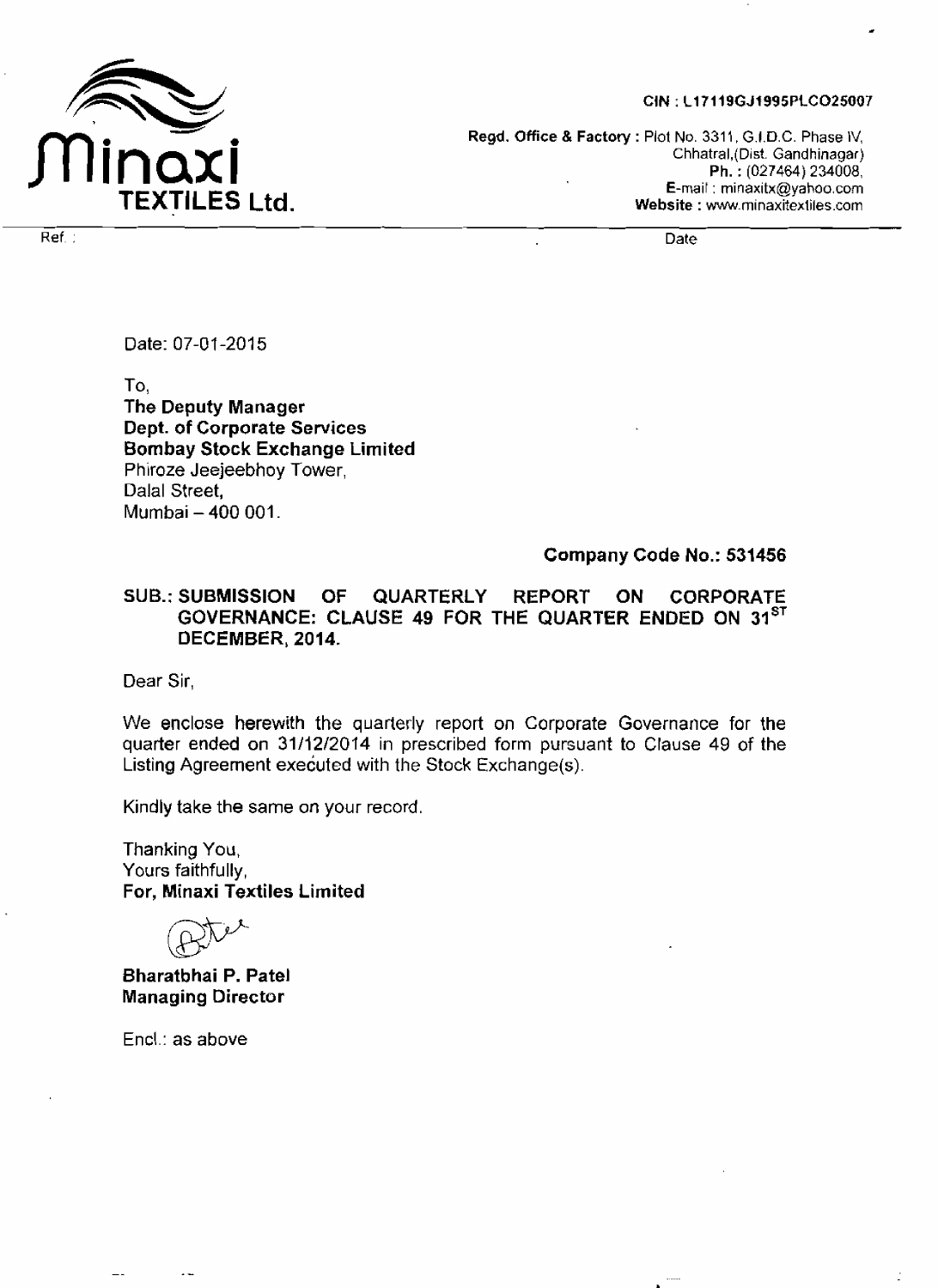## **QUARTERLY COMPLIANCE REPORT ON CORPORATE GOVERNANCE**

J.

**Name of** the Company: Minaxi Textiles Limited

| Company Code No. | :531456        |
|------------------|----------------|
| ISIN No.         | : INE952C01028 |

**CIN** : **Ll 71 19G J 1995PLC025007** 

# **Quarter ending on 31"' December, 2014**

| <b>Particulars</b>                                                         | <b>Clause of</b><br>Listing<br>agreement | Compliance<br><b>Status</b><br>Yes/No/N.A | <b>Remarks</b> |
|----------------------------------------------------------------------------|------------------------------------------|-------------------------------------------|----------------|
| <b>II. Board of Directors</b>                                              | 49(II)                                   |                                           |                |
| (A) Composition of Board                                                   | 49 $(IIA)$                               | <b>Yes</b>                                |                |
| (B) Independent Directors                                                  | $49$ (IIB)                               | <b>Yes</b>                                |                |
| (C) Non-executive Directors' compensation &<br>disclosures                 | 49 (IIC)                                 | <b>Yes</b>                                |                |
| (D) Other provisions as to Board and<br>Committees                         | $\overline{49}$ (IID)                    | <b>Yes</b>                                |                |
| (E) Code of Conduct                                                        | 49 (IIE)                                 | <b>Yes</b>                                |                |
| (F) Whistle Blower Policy                                                  | 49 (IF)                                  | <b>Yes</b>                                |                |
| <b>III. Audit Committee</b>                                                | 49 (III)                                 |                                           |                |
| (A) Qualified & Independent Audit Committee                                | 49 (IIIA)                                | <b>Yes</b>                                |                |
| (B) Meeting of Audit Committee                                             | $\overline{49}$ (IIIB)                   | <b>Yes</b>                                |                |
| (C) Powers of Audit Committee                                              | 49 (IIIC)                                | <b>Yes</b>                                |                |
| (D) Role of Audit Committee                                                | 49 (IIID)                                | <b>Yes</b>                                |                |
| (E) Review of Information by Audit Committee                               | 49 (IIIE)                                | <b>Yes</b>                                |                |
| IV. Nomination and Remuneration<br>Committee                               | 49 (IV)                                  | <b>Yes</b>                                |                |
| V. Subsidiary Companies                                                    | 49 $(\overline{V})$                      | $\overline{NA}$                           |                |
| <b>VI. Risk Management</b>                                                 | 49 (VI)                                  | <b>Yes</b>                                |                |
| <b>VII. Related Party Transactions</b>                                     | 49 (VII)                                 | <b>NA</b>                                 |                |
| <b>VIII. Disclosures</b>                                                   | 49 (VIII)                                |                                           |                |
| (A) Related party transactions                                             | 49 (VIIIA)                               | NΑ                                        |                |
| (B) Disclosure of Accounting Treatment                                     | 49 (VIIIB)                               | <b>Yes</b>                                |                |
| (C) Remuneration of Directors                                              | 49 (VIII C)                              | Yes                                       |                |
| (D) Management                                                             | 49 (VIII D)                              | Yes                                       |                |
| (E) Shareholders                                                           | 49 (VIII E)                              | Yes                                       |                |
| (F) Proceeds from public issues, rights issue,<br>preferential issues, etc | 49 (VIII F)                              | <b>NA</b>                                 |                |